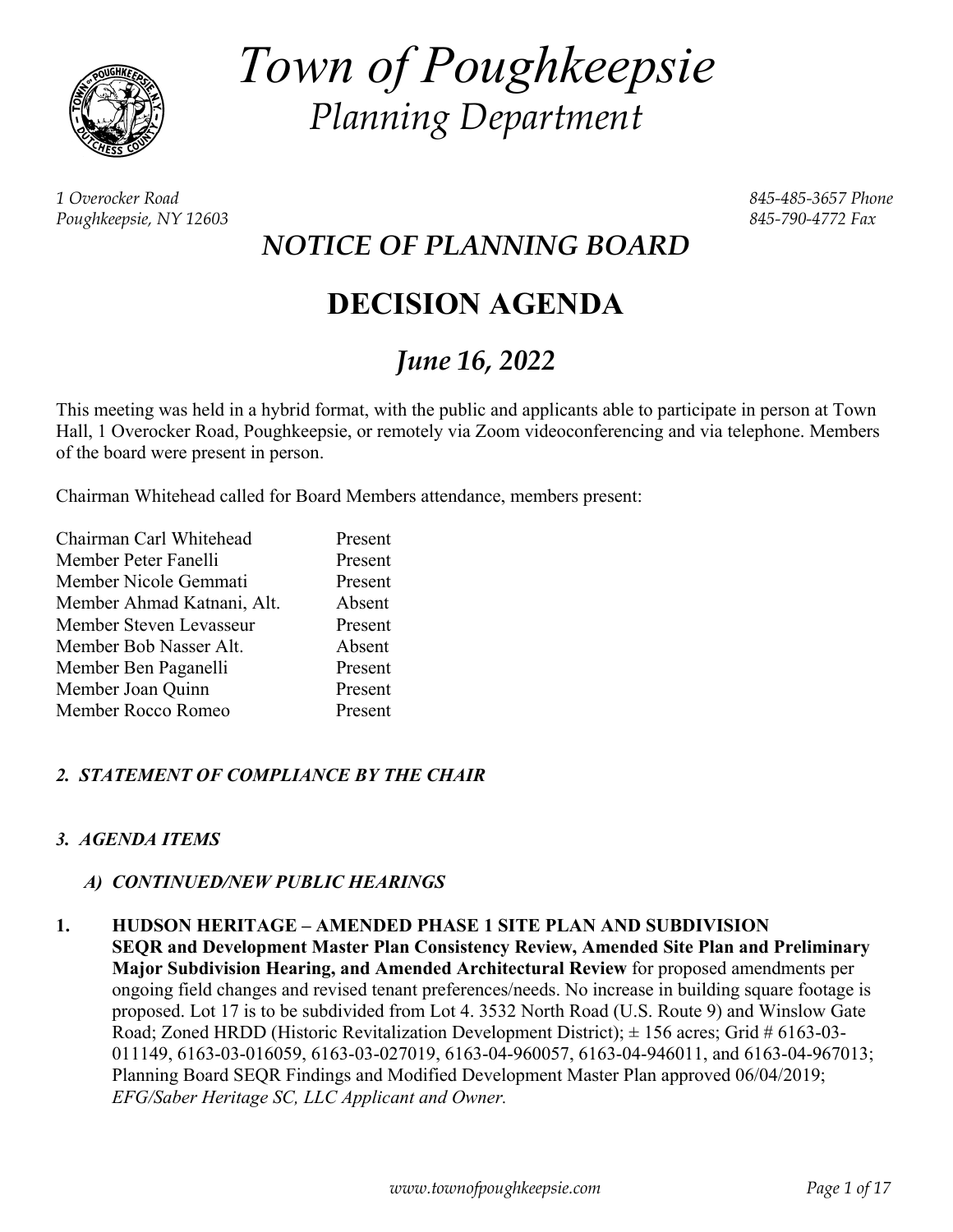A motion was made to open the public hearing.

Moved: Carl Whitehead Seconded: Nicole Gemmati Carried: 7-0

A motion was made to adjourn the public hearing to July 21, 2022.

Moved: Carl Whitehead Seconded: Nicole Gemmati Carried: 7-0

A motion was made that the Planning Board defer further action on this application subject to the following:

Respond in writing to comments of the Planning Board and all comments received from Town departments and Agencies, said responses to be reviewed by the Planning Department as to adequacy and completeness, including but not limited to the following:

- 1. Planning Department comments dated June 10, 2022.
- 2. Town Engineer consultant (CPL) comments dated June 10, 2022.
- 3. Town traffic consultant (AKRF) comments dated June 1, 2022.
- 4. Town Zoning Administrator review (pending).
- 5. Town Water Department's review and approval of final plans.
- 6. Town Sewer Department comments dated June 6, 2022.
- 7. Town Building Department comments dated May 25, 2022.
- 8. Fairview Fire District's review and approval of final plans.
- 9. Dutchess County Department of Behavioral and Community Health review including a determination of their review jurisdiction.
- 10. Dutchess County Department of Planning comments dated June 10, 2022 (Site Plan).
- 11. Dutchess County Department of Public Works (M. Dutcavich) comments dated May 25, 2022.
- 12. New York State Department of Transportation (NYSDOT) review.
- 13. Comments of the Planning Board meeting: Going forward, applicant is to maintain [construct] historical character and architectural features from the [approved] plans.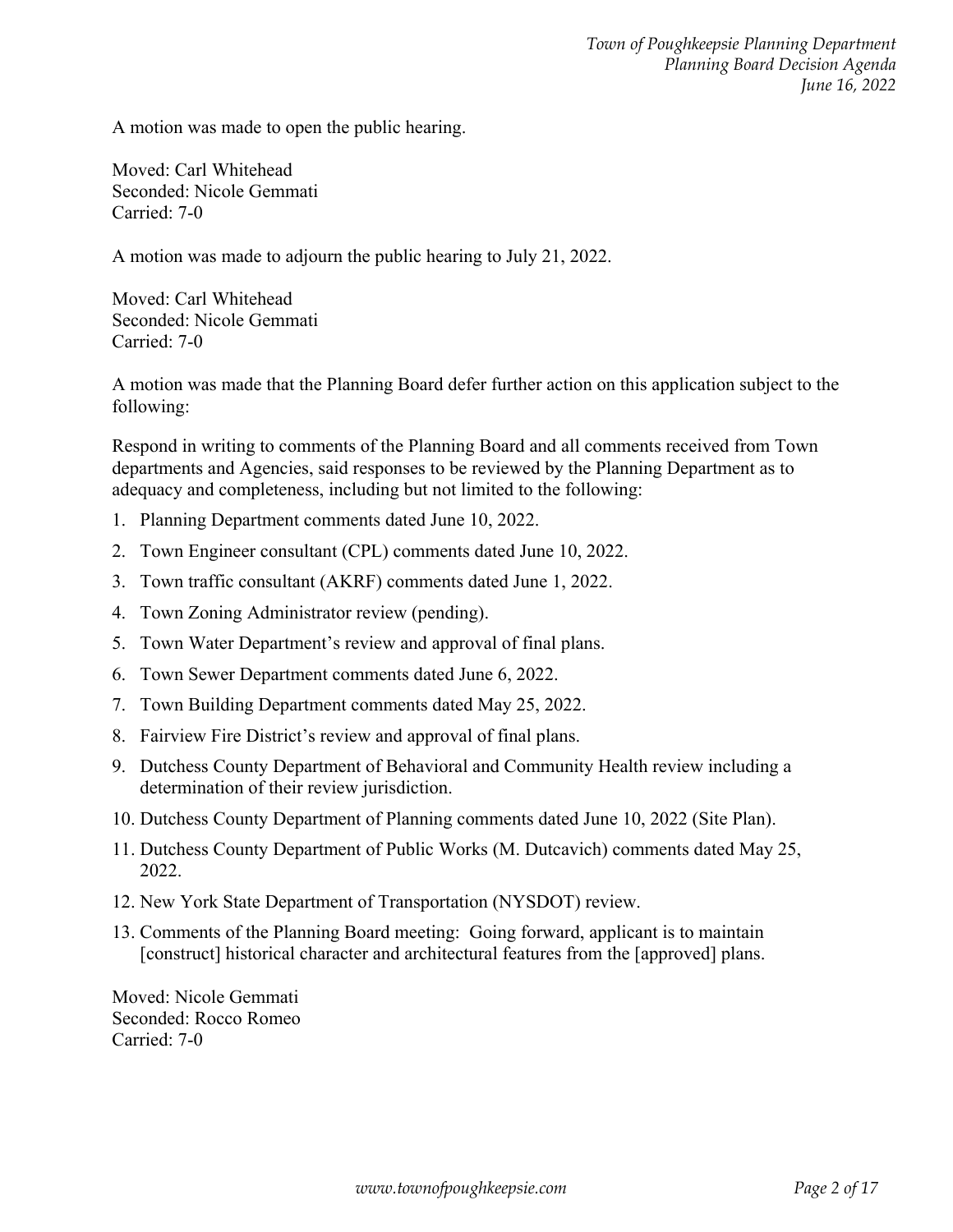A motion was made that the Planning Board approve the proposed architectural review amendment for Building E.

Moved: Nicole Gemmati Seconded: Rocco Romeo Carried: 7-0

## **2. 244 BOARDMAN ROAD – DISH NETWORK 5G**

**Site Plan Review and Architectural Review** to add three (3) antennas, six (6) remote radio heads (RRHs), one (1) overvoltage protection device (OVP), one (1) hybrid cable connection to an existing tower. A five (5) foot by seven (7) foot lease area for a proposed equipment platform within an existing equipment compound area is also proposed. 244 Boardman Road; Institutional (IN) Zoning District; ±34.17 acres; Grid # 6260-03-146453; Unlisted Action; Derek Picinic, Agent, on behalf of Crown Castle – Dish Network, LLC *(Applicant)* and Poughkeepsie Day School *(Owner)*.

A motion was made to open the public hearing.

Moved: Carl Whitehead Seconded: Nicole Gemmati Carried: 7-0

A motion was made to adjourn the public hearing to July 21, 2022.

Moved: Carl Whitehead Seconded: Nicole Gemmati Carried: 7-0

A motion was made that the Planning Board defer further action on this application and direct the applicant to respond to comments, in writing, of the Planning Board and those received from Town departments and Agencies including, but not limited to, the following:

- 1. Town Planning Department comments dated June 10, 2022.
- 2. Town Engineering Department comments dated June 7, 2022.
- 3. Town Zoning Department comments dated June 6, 2022.
- 4. Town Highway Department comments dated June 1, 2022.
- 5. Town Water Department comments dated June 1, 2022.
- 6. Town Building Department comments dated May 31, 2022.
- 7. DC Department of Planning and Development comments dated May 31, 2022.
- 8. Town Sewer Department comments dated May 27, 2022.
- 9. Arlington Fire Department comments dated May 26, 2022.
- 10. Town Technical Engineer (HDR) comments dated June 9, 2022.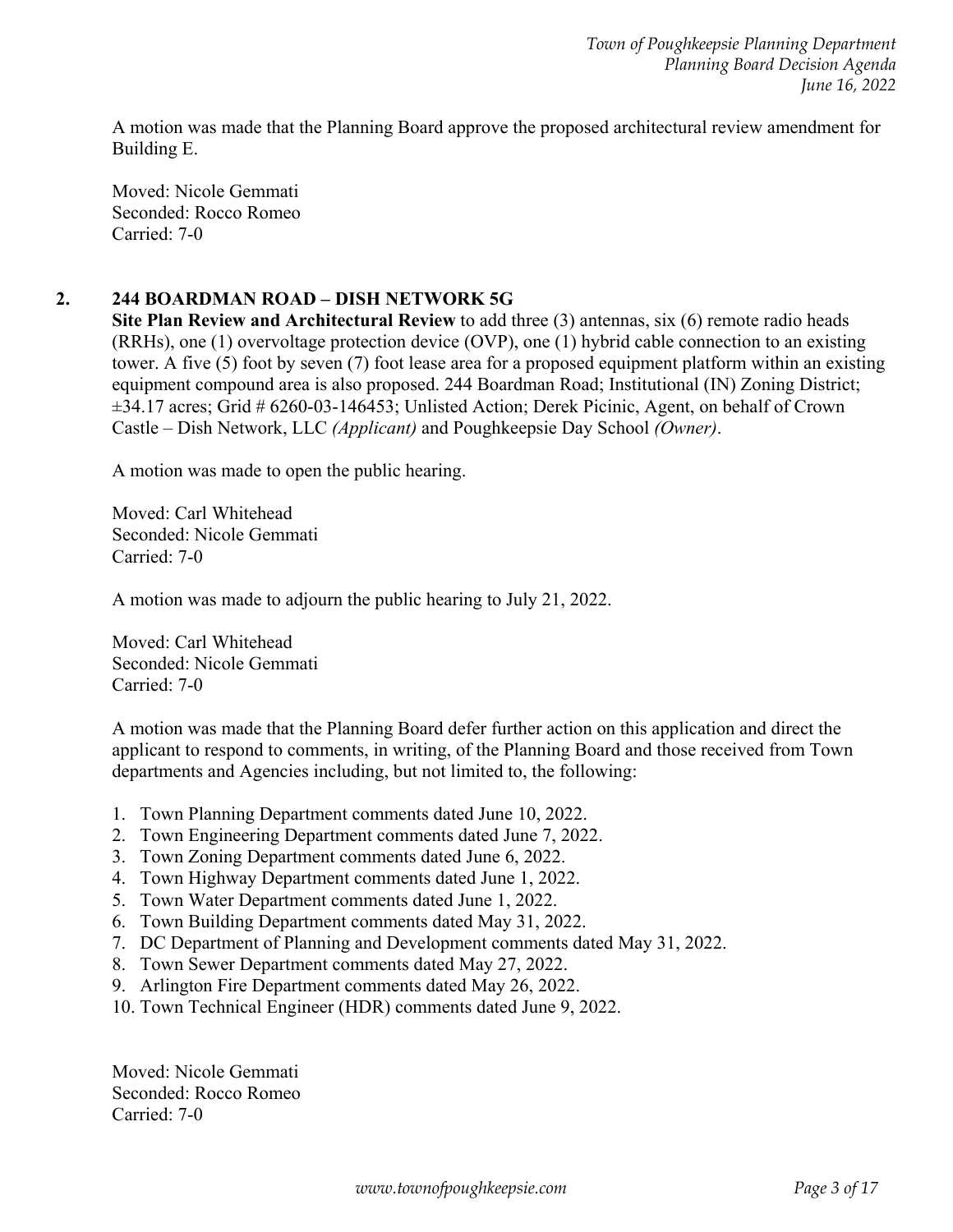#### **3. MOBIL STATION - 3480 NORTH ROAD (MID-HUDSON CENTER)**

**SEQRA Review, Amended Site Plan and Special Use Permit Hearing and Architectural Review**  for renovation of an existing 3,110 SF gasoline service station and convenience store, with the addition of a Dunkin Donuts and drive-through access and accompanying site improvements. 3480 North Road; Zoned FC (Fairview Center); ± 15.07 acres; Grid # 6062-02-992924; Type II Action; *CPD NY Energy Corp. (Applicant), TFS Midhudson LLC (Owner).* 

A motion was made to open the public hearing.

Moved: Carl Whitehead Seconded: Nicole Gemmati Carried: 7-0

A motion was made to adjourn the public hearing to July 21, 2022.

Moved: Carl Whitehead Seconded: Nicole Gemmati Carried: 7-0

A motion was that the Planning Board defer further action on this application and direct the applicant to respond to comments of the Planning Board and those received from Town departments and Agencies including, but not limited to, the following:

- 1. Town Planning Department comments dated June 10, 2022.
- 2. Town consulting civil engineer (AKRF) comments dated June 6, 2022.
- 3. Town consulting traffic engineer (AKRF) comments dated June 8, 2022.
- 4. Town Zoning Administrator comments (pending, as of June 9, 2022).
- 5. Town Water Department's comments dated June 1, 2022.
- 6. Town Sewer Department's review and approval of final plans.
- 7. Town Building Department's review and approval of final plans.
- 8. Fairview Fire District's review and approval of final plans.
- 9. Dutchess County Department of Planning's comments dated June 10, 2022.
- 10. NYS Department of Transportation's review.
- 11. Comments of the Planning Board meeting, including but not limited to the following:
	- a. Planning Board is considering drive-through in front of building only if screened; 4-foot boxwoods may not be enough; screening should not be deciduous.
	- b. Address drive-through exit circulation through gas pump area.
	- c. Show proposed view from Route 9.

Moved: Nicole Gemmati Seconded: Rocco Romeo Carried: 7-0

#### **4. ALLSPACE SELF-STORAGE FACILITY EXPANSION**

**SEQRA Review, Site Plan and Special Use Permit Hearing, and Rezoning Recommendation to the Town Board** for a proposed expansion of an existing self-storage facility by eight new self-storage structures, by redesign of internal site access and development of an adjacent, vacant parcel, subject to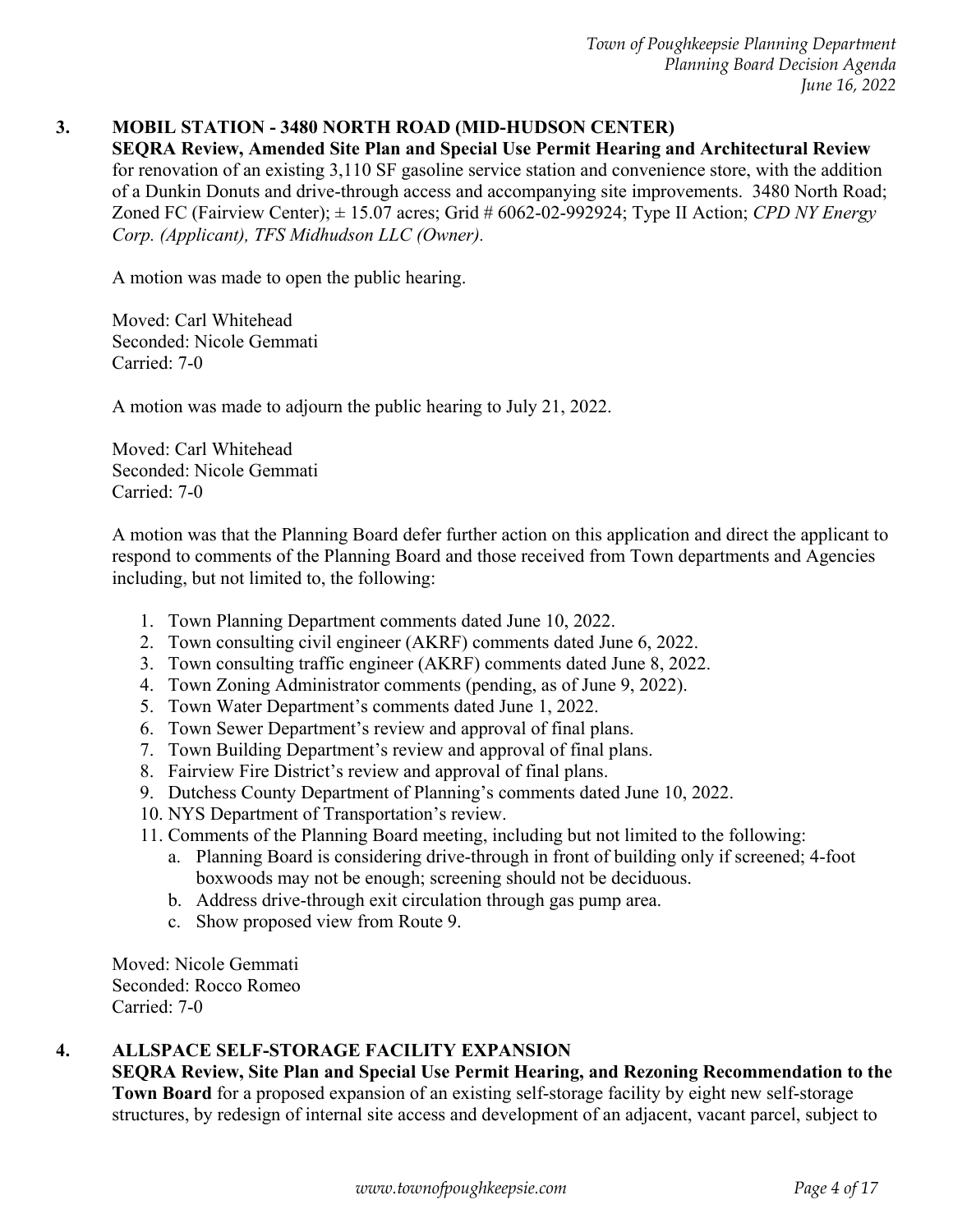Town Board zoning amendment. 100-120 Salt Point Turnpike (Lot 1) and 231-245 North Grand Avenue (Lot 2); Zoned I-L (Light Industry) District and R-M (Residence Multifamily) District, respectively; 15.741 acres; Grid #s 6162-02-814518 and 6162-16-860468, respectively; Type I Action; *Page Park Associates LLC, Applicant and Owners.* 

A motion was made to open the public hearing.

Moved: Carl Whitehead Seconded: Nicole Gemmati Carried: 7-0

A motion was made to adjourn the public hearing to July 21, 2022.

Moved: Carl Whitehead Seconded: Nicole Gemmati Carried: 7-0

A motion was made that the Planning Board defer further action on this application, subject to the following:

Respond to comments of the Planning Board and those received from Town departments and Agencies, said responses to be reviewed by the Planning Department as to adequacy and completeness, including but not limited to the following:"

- 1. Town Planning Department comments dated June 14, 2022.
- 2. Town consulting Engineer (CPL) comments dated June 10, 2022.
- 3. Town wetland consultant Aspen Environmental's comments dated June 6, 2022.
- 4. U.S. Fish & Wildlife Service's comments dated May 6, 2022.
- 5. Town Zoning Administrator comments dated June 7, 2022.
- 6. Town Water Department comments dated June 1, 2022.
- 7. Town Sewer Department's review and approval of final plans.
- 8. Building Department comments dated May 25, 2022.
- 9. Arlington Fire District comments dated May 31, 2022.
- 10. Dutchess County Department of Planning comments dated June 10, 2022.
- 11. Dutchess County Department of Public Works' review.
- 12. New York State Department of Transportation's review.
- 13. Comments of the Planning Board meeting, including but not limited to the following:
	- a. Reconsider Building X and U, or reconfigure building areas.
	- b. Address winter screening for North Grand residents, including potential building layout/design and screening plans.
	- c. Applicant agreed to meet with Aspen to address comments.
	- d. Reduce lighting color temperature and screen it from neighbors.
	- e. Minimize the removal of existing trees.
- 14. Provide a profile cross-section for North Grand Avenue residences.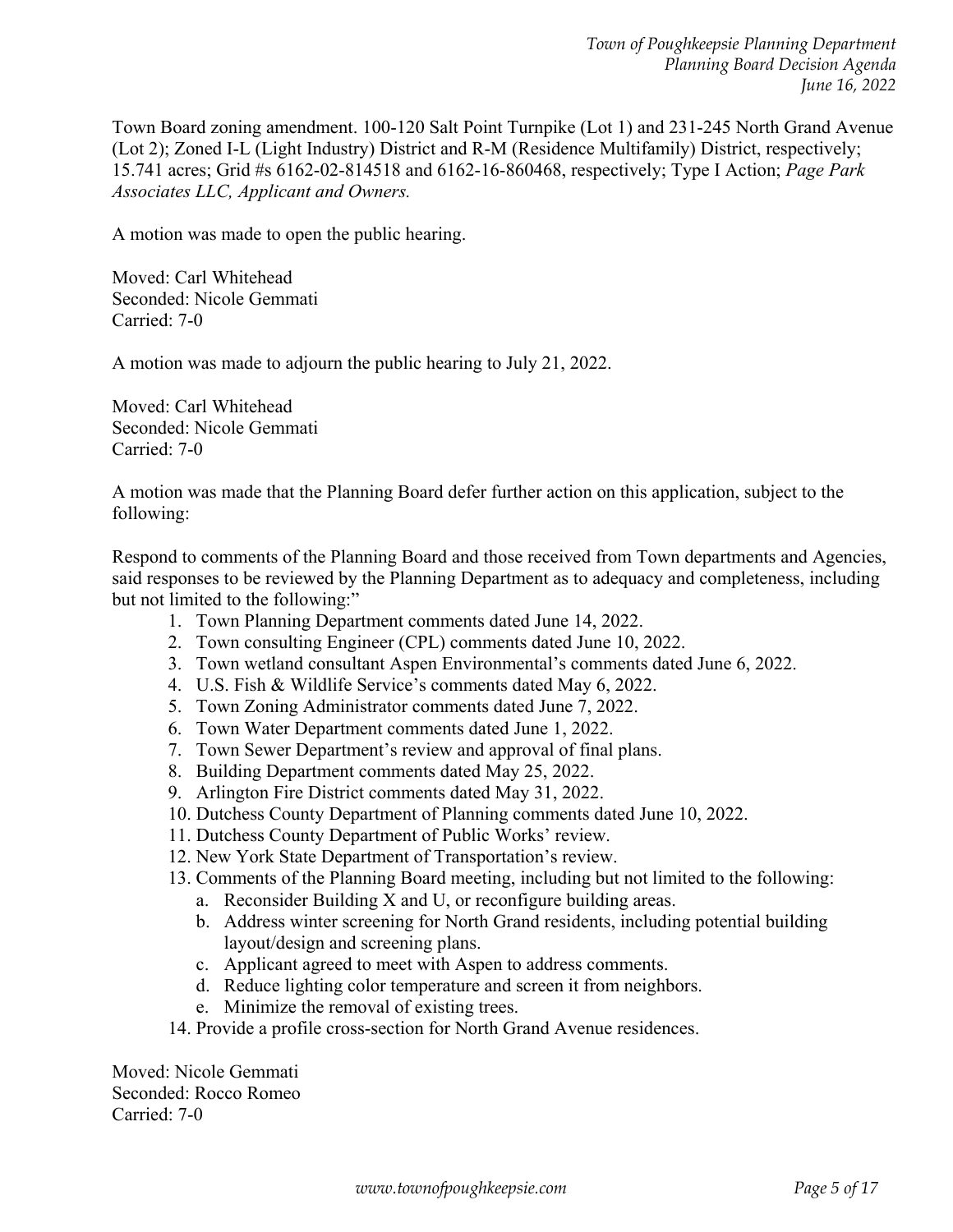## **5. VASSAR COLLEGE FACULTY APARTMENTS**

**SEQR Review and Amended Site Plan Hearing** seeking amended site plan approval for Vassar College Faculty Housing Apartments, approved for a 40-unit apartment building (four stories) as faculty housing and related parking and site improvements; the amended plan proposes relocation of an existing residential structure to another location on the parcel. 71-89 Raymond Avenue (Watson Drive); Zoned IN (Institutional) Zoning District; 38.98 acres; Grid #6161-04-850460; Type I Action, Negative Declaration adopted 2/17/22; *T.C. Development Corp., Agent of Applicant; Vassar College, Applicant and Owner.* 

A motion was made to open the public hearing.

Moved: Carl Whitehead Seconded: Nicole Gemmati Carried: 7-0

A motion was made to close the public hearing.

Moved: Carl Whitehead Seconded: Nicole Gemmati Carried: 7-0

A motion was made that the Planning Board determine that the amended application meets the criteria for a SEQRA Type I action pursuant to SEQRA Part 617.4(b)(9), that it was circulated to involved agencies for review and comment, that no additional discretionary approvals have been identified, and that the Planning Board will continue in its role as lead agency for review of this action.

Moved: Nicole Gemmati Seconded: Rocco Romeo Carried: 7-0

A motion was made that the Planning Board finds that the proposed amendment does not alter the Planning Board's 02/17/2022 determination that a suitable case does NOT exist to require the reservation of parkland for recreation purposes.

Moved: Nicole Gemmati Seconded: Rocco Romeo Carried: 7-0

A motion was made that the Planning Board as lead agency adopt the SEQRA Amended Negative Declaration for the Vassar College Faculty Housing Amended Site Plan (House Relocation), as set forth in the document prepared by counsel and staff.

Moved: Nicole Gemmati Seconded: Rocco Romeo Carried: 7-0

A motion was made that the Planning Board grant conditional amended site plan approval for the Vassar College Faculty Housing Amended Site Plan (House Relocation), subject to the following: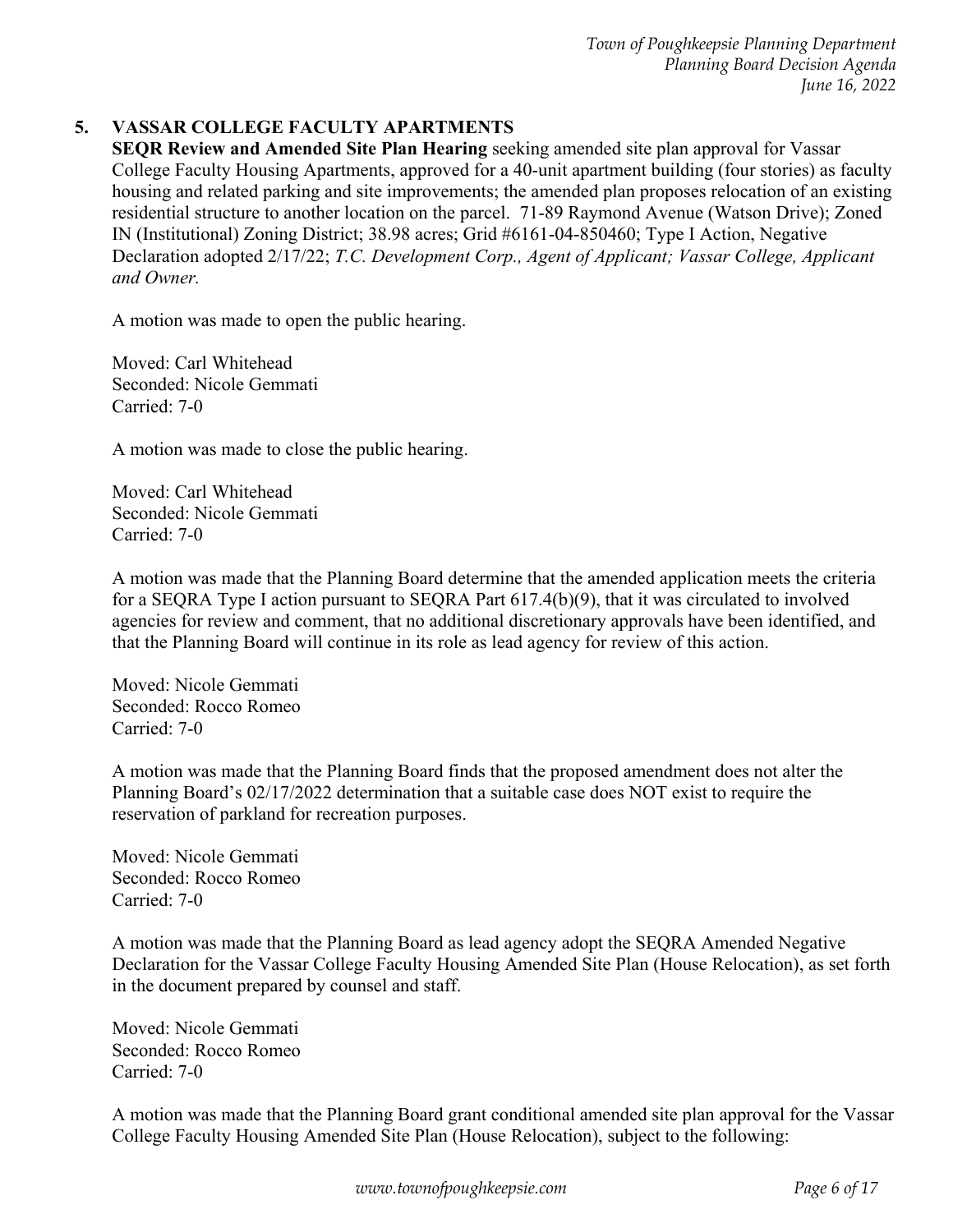Respond to comments of the Planning Board and those received from Town departments and Agencies, said responses to be reviewed by the Planning Department as to adequacy and completeness, inclusive of, but not limited to, the following:

- 1. Submit a complete copy of a modified LOR for the proposed amended historic house relocation, fully executed by NYS DEC, NYS OPRHP and Vassar College.
- 2. Town Planning Department's comments dated June 8, 2022.
- 3. Town Engineer's comments dated June 10, 2022.
- 4. Traffic consultant JMC's comments dated June 3, 2022.
- 5. Zoning Administrator's review and approval of final plans.
- 6. Water, Sewer and Building Department review and approval of final plans.
- 7. Town Historic Preservation Commission's review.
- 8. Arlington Fire District comments dated May 25, 2022.
- 9. Dutchess County Dept. of Behavioral and Community Health email comments dated June 15, 2022, and obtain approval, if required, prior to Chairman's signature.
- 10. NYS Department of Transportation's review.
- 11. NYS Department of Environmental Conservation's review.
- 12. Standard conditions of approval:
	- a. Approval of the Department of Planning and the Town Engineer of the proposed final design drawings for the project.
	- b. The applicant shall pay the cost of all required fees, including but not limited to application, review and construction inspection fees, and prior to the Chairman's signature. Prior to Chairman Signature all review fees shall be paid, and all required inspection fees shall be established.
	- c. With the exception of plan changes required by the Planning Department and other governmental agencies, and field changes as approved by the Director of Municipal Development, any modification to the approved plans shall receive the prior approval of the Planning Board before commencement of construction or commencement of the use.
	- d. This Site Plan Approval shall be void if construction is not started within one (1) year of the date of Planning Board approval, and completed within two (2) years of the date of such approval. Prior to its expiration, the site plan approval may be renewed by request of the applicant for up to two (2) additional ninety (90) day periods. The applicant shall receive no notice of the pending expiration and it is the sole responsibility of the applicant to renew the Site Plan Approval prior to its expiration.
- 13. Comments of the Planning Board during the meeting, including but not limited to the following:
	- a. For any bat study required before tree cutting, coordinate with Aspen Environmental.
	- b. Address timing of house relocation with respect to foundation design and preparation.

Moved: Nicole Gemmati Seconded: Rocco Romeo Carried: 7-0

A motion was made to defer architectural review of the relocated house, to be obtained prior to any Certificate of Occupancy for the Faculty Housing project.

Moved: Carl Whitehead Seconded: Nicole Gemmati Carried: 7-0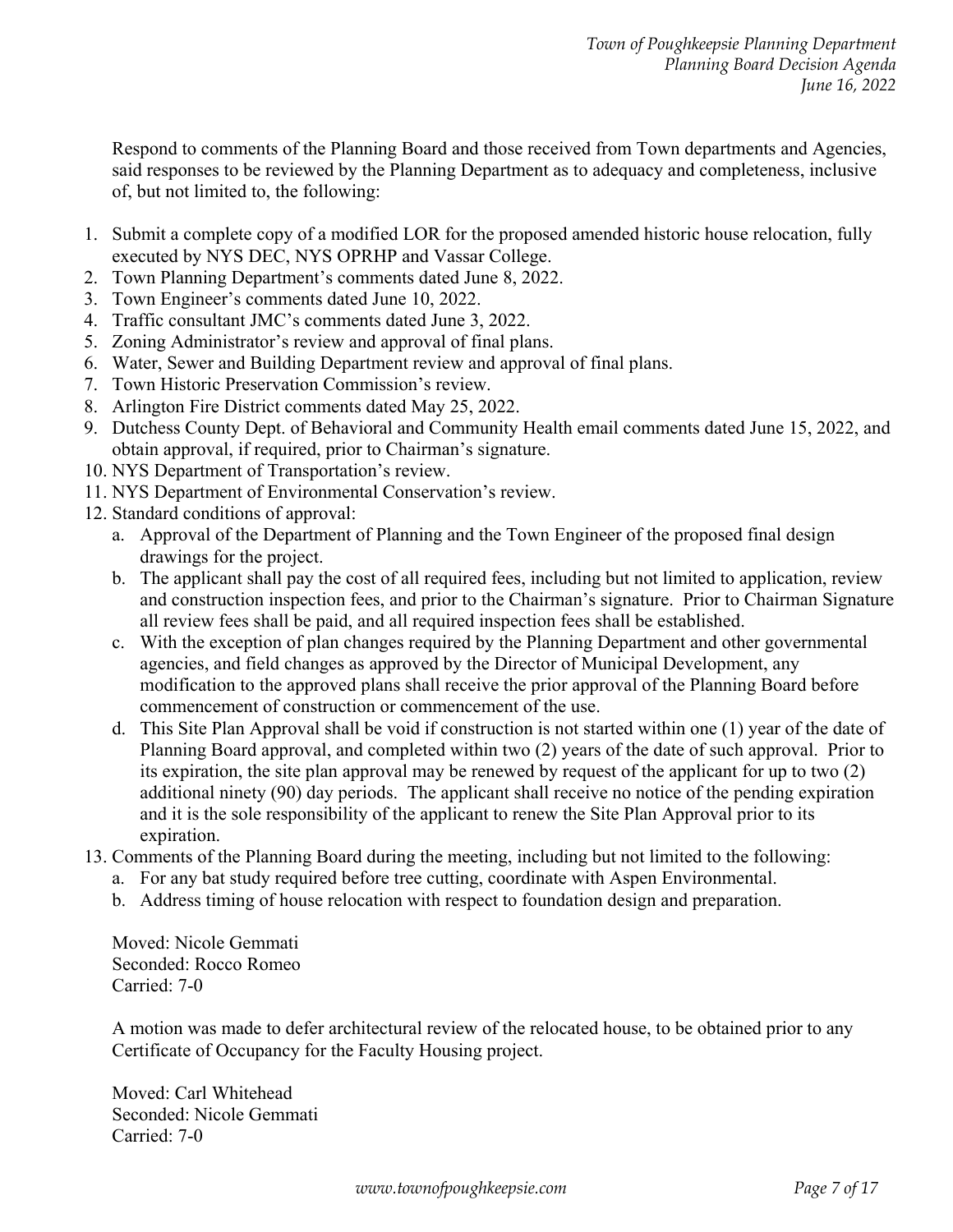**6. EASTDALE VILLAGE 19TH SITE PLAN AMENDMENT AND LOT LINE REVISION SEQRA Review, Amended Site Plan Hearing, Lot Line Revision and Architectural Review** for proposed amendments to the Eastdale Village project. The proposed 19<sup>th</sup> Amended Site Plan and Lot Line Revision consist of a revised stormwater management facility from an underground facility to an aboveground stormwater pond, addition of 1.38 acres adjoining land to the project for that purpose, and a related parking redesign that will add seven parking spaces. Eastdale Avenue North, Otto Way, Hillside Drive, Town Center Drive, Eastdale Avenue South, Parkside Drive and Founders Way; and 900, 902, 904, 925, 926, 928, 930, 932 and 949 Dutchess Turnpike and 15 Victory Lane; Zoned MHC (MacDonnell Heights Center); + 63.461 acres; Grid #s 6262-04-715370; -739356; -746391; -696343; -724392; -758382; -768412; -777377; -769391; -743328; -742330; -750324; -726314; -713324; -740312; -738315; -732317; -776348; -803278; -814309; -770320; -783300; -722318; -747326; -726341; -722287; -748296; -754305; -758296; -760290; -767285; -775281; -828251; and -693311; Unlisted Action; Prior SEQRA Findings for a Type I Action adopted March 15, 2018, amended September 17, 2020; Site Plan and Special Use Permit approval issued July 12, 2018, as conditionally amended through February 17, 2022; *MHTC Development, LLC, Applicant; and MHTC Development, LLC, Eastdale Residential I, LLC, Eastdale Residential II, LLC, Eastdale Residential III, LLC, 27 Eastdale, LLC, 31-35 Eastdale Avenue, LLC, 39 Eastdale Avenue, LLC, 43 Eastdale Avenue, LLC, 45 Eastdale, LLC, Premier Eastdale, LLC, Rossi Eastdale, LLC, 5 Eastdale Avenue, LLC, 13 Eastdale Avenue, LLC, 34 Eastdale Avenue, LLC, 36 Eastdale Avenue, LLC, 38 Eastdale Avenue, LLC, Eastdale Avenue North Cottages, LLC, and Charles and Christine Agro, Owners.*

A motion was made to open the public hearing.

Moved: Carl Whitehead Seconded: Nicole Gemmati Carried: 7-0

A motion was made to close the public hearing.

Moved: Carl Whitehead Seconded: Nicole Gemmati Carried: 7-0

A motion was made that the Planning Board find that the Eastdale Village 19th Amended Site Plan and Lot Line Revision application involves incremental changes to the Eastdale Village project of negligible magnitude and scope, that are non-significant and consistent with the previous SEQRA Findings adopted March 15, 2018 and amended September 17, 2020, as modified by the proposed Eastdale Village application received May 25, 2022 and as revised through June 16, 2022 inclusive of a PHASE I ARCHEOLOGICAL INVESTIGATION for the Eastdale Village Expansion, dated 6/16/22 by Hartgen Associates.

Moved: Nicole Gemmati Seconded: Rocco Romeo Carried: 7-0

A motion was made that the Planning Board grant conditional Lot Line Revision Approval (valid for 60 days) for 'A Lot Line Alteration Between The Lands of 45 Eastdale Avenue, LLC, Being Lot 12W,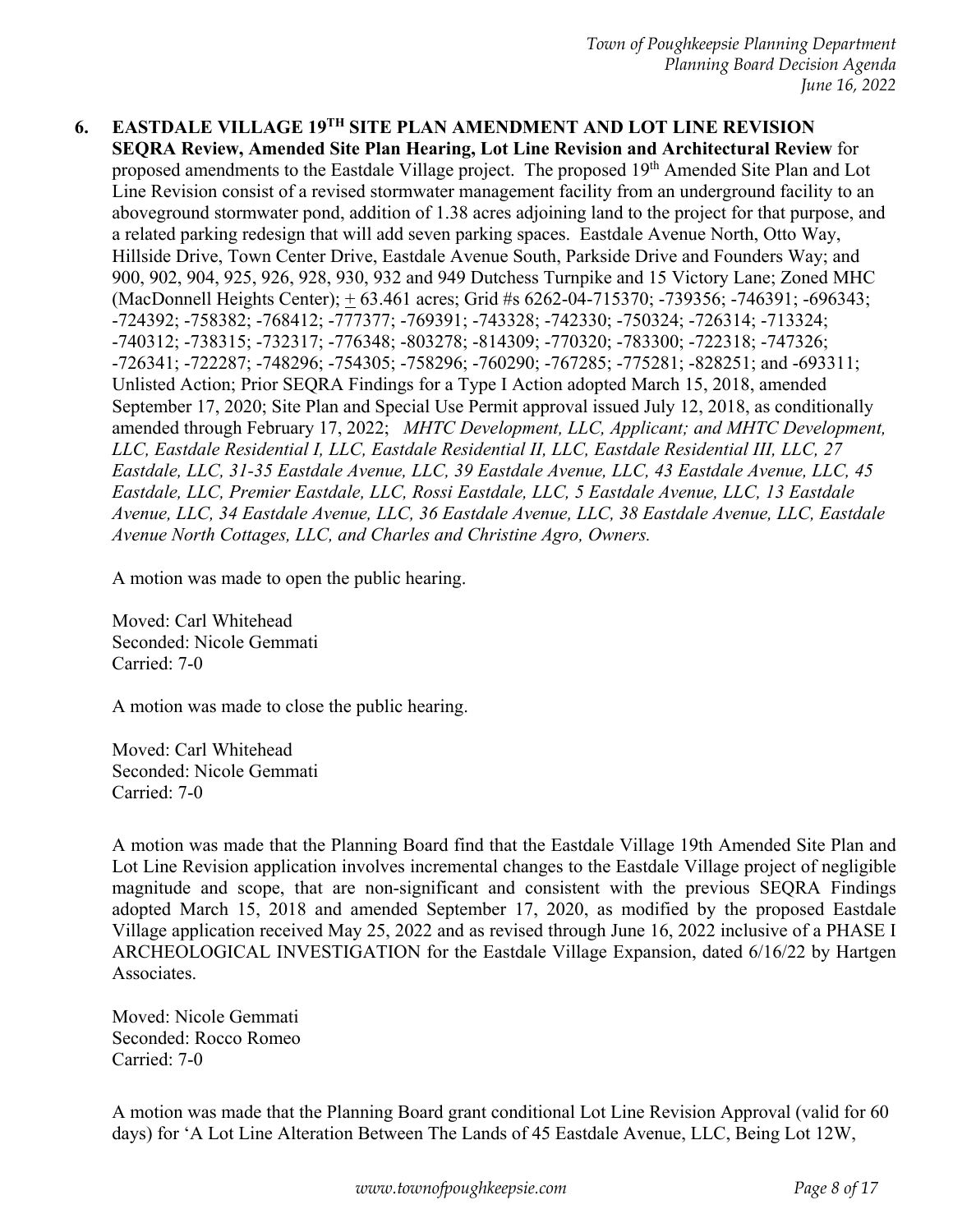F.M. 8062B And The Lands Of Charles Michael Agro and Christine Agro,' and also grant a 60 day time extension of said Approval from August 15, 2022 forward to October 14, 2022, subject to the following:

Respond to the comments of all reviewing departments and agencies, said responses to be reviewed by the Planning Department as to adequacy and completeness, including but not limited to the numbered items in Section (E.) [conditions of Amended Site Plan approval] below.

Moved: Nicole Gemmati Seconded: Rocco Romeo Carried: 7-0

A motion was made that the Planning Board grant conditional Amended Site Plan Approval for the Eastdale Village 19th Amended Site Plan inclusive of modifications proposed at this meeting, specifically amending the conditional approval of the 17<sup>th</sup> Amended Site Plan as conditionally approved on 02/17/2022 but only for stormwater, parking and related revisions located along the Eastdale Village-West Side southern boundary near the adjoining Agro and McCaffrey parcels (all other portions of the conditional approval of the 17<sup>th</sup> Amended Site Plan remaining in full force and effect), and expressly conditioned on prior or concurrent Dutchess County Clerk filing of the Lot Line Revision plat for 45 Eastdale Avenue LLC and Lands of Charles and Christine Agro conditionally approved 06/16/2022, subject to the following:

Respond to the comments of all reviewing departments and agencies, said responses to be reviewed by the Planning Department as to adequacy and completeness, including but not limited to the following:

- 1. Town Planning Department's comments dated June 8, 2022.
- 2. Town Engineering consultant CPL's comments dated June 10, 2022.
- 3. Town Zoning Administrator's review (pending).
- 4. Town Water, Sewer and Building Departments' review and approval of final plans.
- 5. Arlington Fire District's review and approval of final plans.
- 6. Dutchess County Department of Health approval of Permission To File for the Lot Line Revision, and of the Amended Site Plan if such approval is required.
- 7. NYS OPRHP's review and confirmation that the June 16, 2022 Cultural Resource Report is accepted and no further mitigation is required.
- 8. Standard conditions of approval:
	- a. Approval of the Department of Planning and consulting Town Engineer of the proposed final plans for the project.
	- b. Approval of the Water and Sewer Departments for any alterations to water or sewer service facilities requiring Town approval.
	- c. The applicant shall pay the cost of all application and consultant review fees incurred by the Town in the review of this application including all inspection fees, prior to the Chairman's signature.
	- d. The Lot Line Revision Approval shall be valid for the time period as approved (recommended through **October 14, 2022**). The Town shall have no obligation to provide notice of the pending expiration to the owners/applicant and it is the sole responsibility of the owners/applicant to complete conditions of Planning Board approval and to file a signed plat with the Dutchess County Clerk prior to its expiration.
	- e. The Site Plan Approval shall be void if construction is not started within one (1) year of the date of Planning Board approval, and completed within two (2) years of the date of such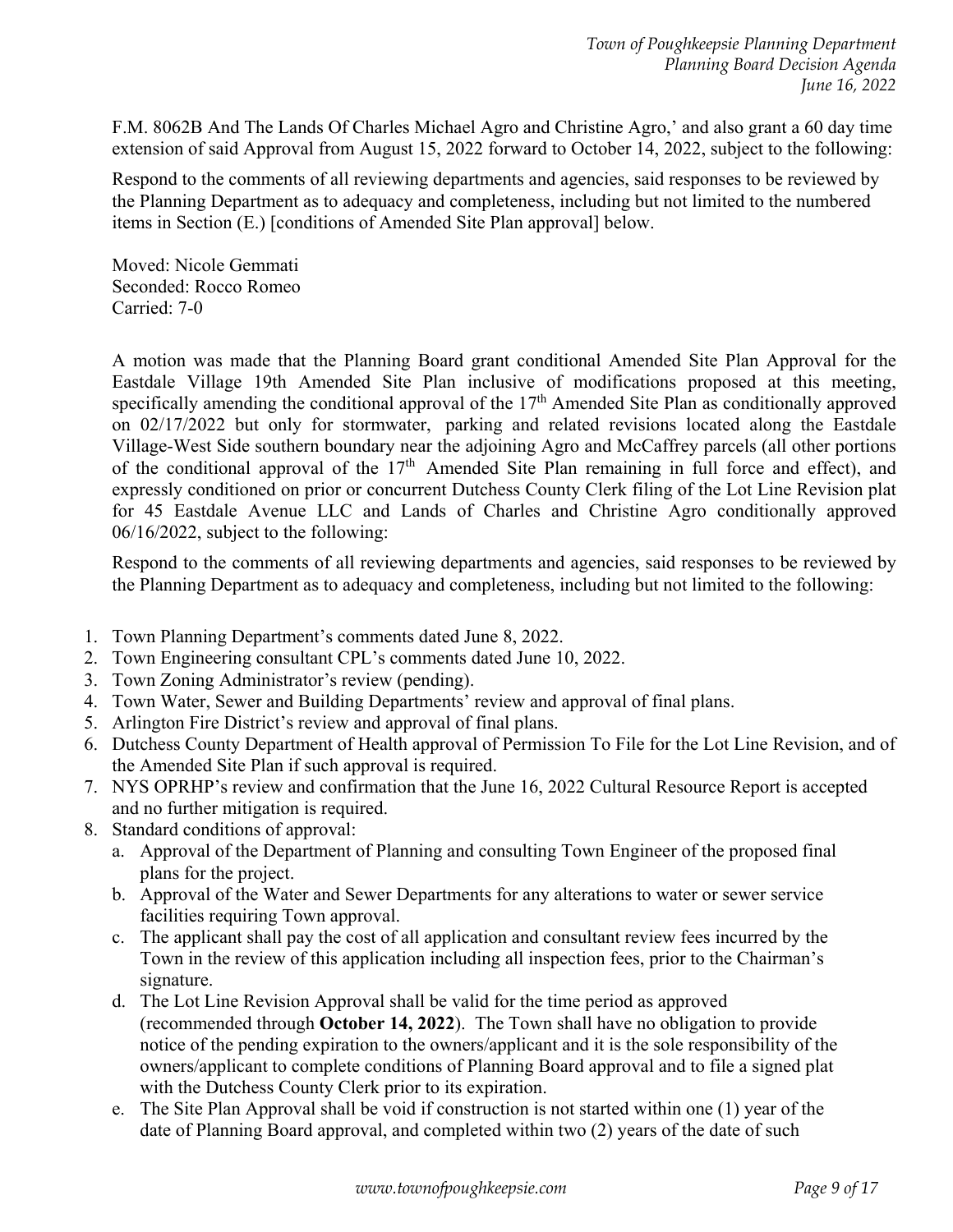approval. Prior to its expiration, the site plan approval may be renewed by request of the applicant for up to two (2) additional ninety (90) day periods. The applicant shall receive no notice of the pending expiration and it is the sole responsibility of the applicant to renew the Site Plan Approval prior to its expiration.

- 9. Comments of the public hearing and Planning Board meeting, including but not limited to the following:
	- a. Address the depth of the proposed basin, regarding protection for children.
	- b. Regarding applicant request for additional revisions to add six parking spaces at the west side of the parking area adjoining the stormwater pond, work with Engineering and Planning staff to resolve layout and design issues.

Moved: Nicole Gemmati Seconded: Rocco Romeo Carried: 7-0

#### **7. DIAMOND POINT DEVELOPMENT SELF-STORAGE**

**Special Use Permit Review, Site Plan Review, and Architectural Review** for a proposed four-story,  $\pm$ 22,075 square foot, climate-controlled storage facility with associated parking and other site improvements. 1998 South Road; B-H (Highway Business) Zoning District; ±2.03 acres; Grid # 6159- 03-382273; Unlisted Action; *Diamond Point Development, LLC (Applicant) and Raymond Eng (Trustee).* 

A motion was made to open the public hearing.

Moved: Carl Whitehead Seconded: Nicole Gemmati Carried: 7-0

A motion was made to close the public hearing.

Moved: Carl Whitehead Seconded: Nicole Gemmati Carried: 7-0

A motion was made that the Planning Board grant conditional special use permit approval and conditional site plan approval for Diamond Point Development – 1998 South Road, including all requested design standard waivers, subject to the following:

Respond to comments of the Planning Board and those received from Town departments and Agencies and said response to be reviewed by the Planning Department as to adequacy and completeness, inclusive of, but not limited to, the following:

- 1. Town Planning Department comments dated June 10, 2022.
- 2. Town Engineering Department comments dated June 7, 2022.
- 3. Town Traffic Engineer (JMC) comments dated June 3, 2022.
- 4. Town Sewer Department comments dated June 2, 2022.
- 5. Town Water Department comments dated June 1, 2022.
- 6. Arlington Fire Department comments dated May 31, 2022.
- 7. Town Building Department comments dated May 26, 2022.
- 8. Town Zoning Department review.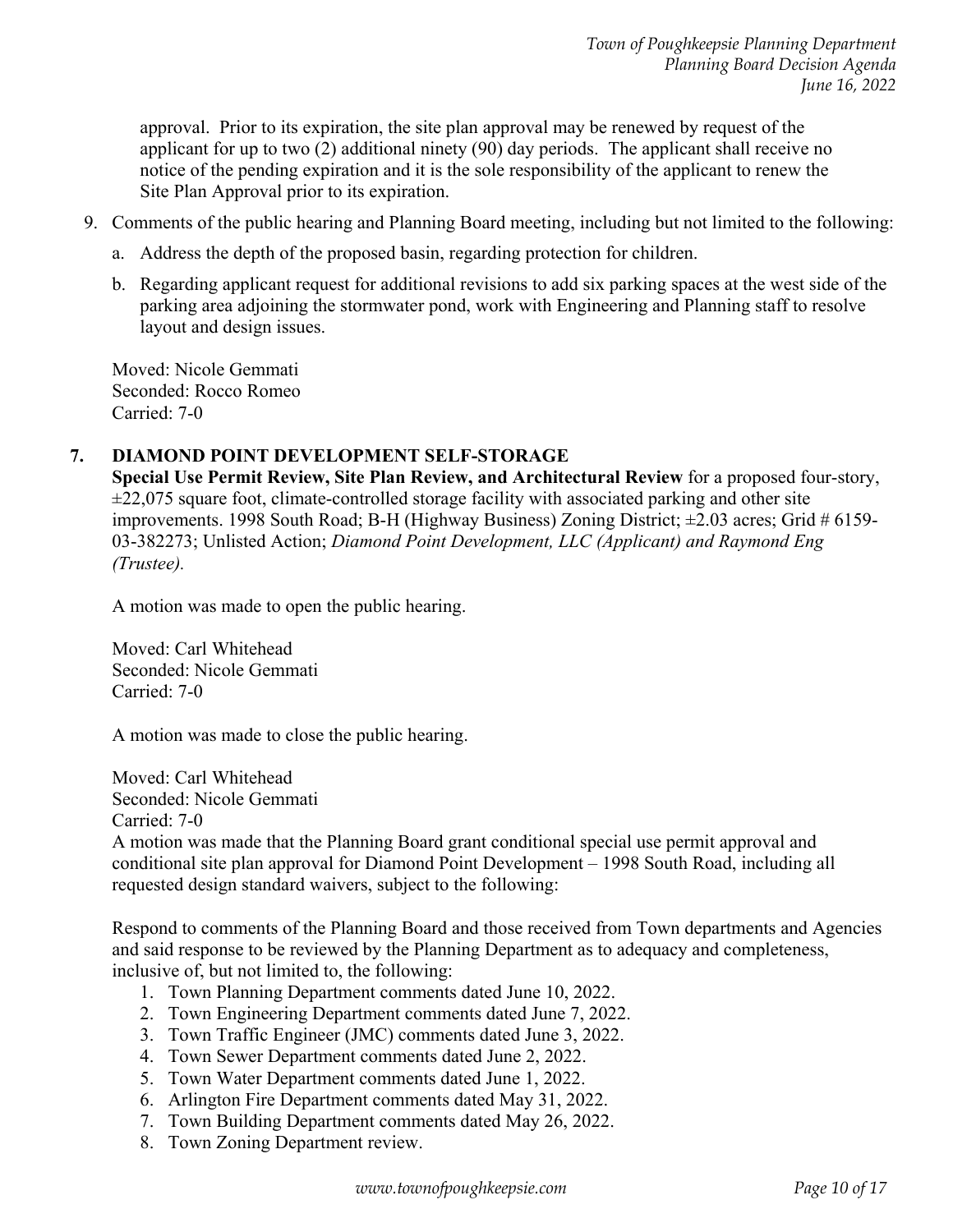9. DC Department of Behavioral and Community Health review.

- 10. NYS Department of Transportation review.
- 11. NYS Department of Environmental Conservation review.

Moved: Nicole Gemmati Seconded: Rocco Romeo Carried: 7-0

Planning Board made a motion to accept architecture as presented.

Moved: Carl Whitehead Seconded: Nicole Gemmati Carried: 7-0

## **8. STORE SPACE – VIOLET AVENUE**

**Special Use Permit Review, Site Plan Review, and Architectural Review** for the proposed development of a three (3)-story climate controlled self-storage building with a footprint of  $\pm$  41,257 square feet with related parking, utilities, landscaping, and stormwater management. 5-16 Budget Drive and 6 Violet Avenue (Town of Poughkeepsie); I-H (Heavy Industrial) Zoning District (Town of Poughkeepsie); Parker Avenue (City of Poughkeepsie); G-RM, Gateway Mixed-Use Residential (City of Poughkeepsie);  $\pm 2.93$  acres,  $\pm 1.31$  acres, and  $\pm 0.77$  acres; Grid #'s 6162-10-463586 (Town), 6162-10-436570 (Town), and 6162-48-428562 (City); Type 1 Action; Storage Cap Poughkeepsie, LP *(Applicant)* and Barbara Mesuda, Inc. *(Owner)*.

A motion was made to open the public hearing.

Moved: Carl Whitehead Seconded: Nicole Gemmati Carried: 7-0

A motion was made to close the public hearing.

Moved: Carl Whitehead Seconded: Nicole Gemmati Carried: 7-0

A motion was made that the Planning Board grant conditional special use permit approval and conditional site plan approval, including all requested design standard waivers, for Store Space – Violet Avenue, subject to the following:

Respond to comments of the Planning Board and those received from Town departments and Agencies and said response to be reviewed by the Planning Department as to adequacy and completeness, inclusive of, but not limited to, the following:

- 1. Town Planning Department comments dated June 10, 2022.
- 2. Town Engineering Department comments dated June 7, 2022.
- 3. Town Zoning Department comments dated June 6, 2022.
- 4. Fairview Fire Department comments dated June 3, 2022.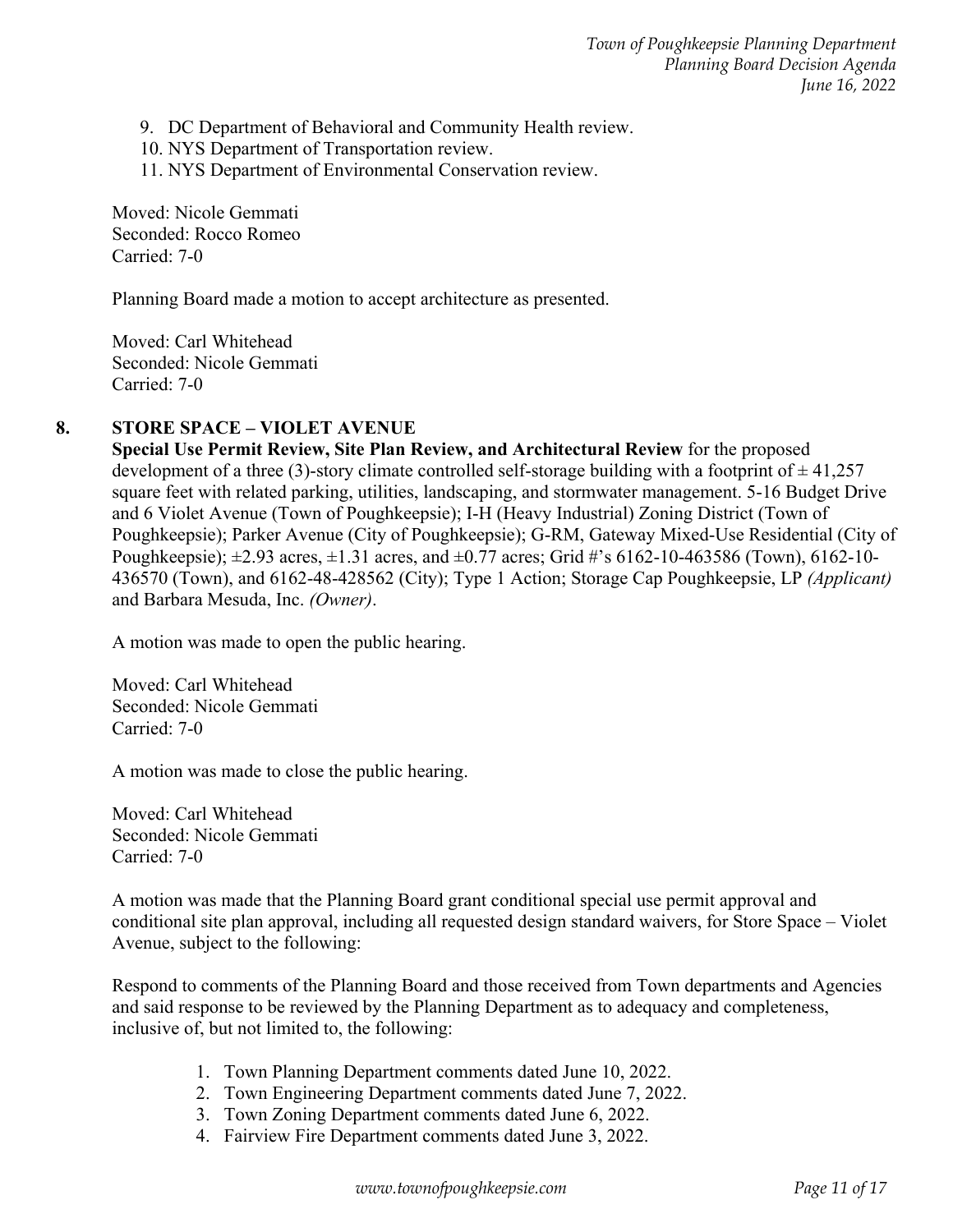- 5. Town Sewer Department comments dated June 2, 2022.
- 6. Town Water Department comments dated May 31, 2022.
- 7. Town Building Department comments dated May 31, 2022.
- 8. DC Department of Behavioral and Community Health review.
- 9. NYS Department of Transportation review.
- 10. City of Poughkeepsie Planning Department review.
- 11. DC Department of Public Works review.
- 12. NYS Department of Environmental Conservation review.
- 13. Planning Board comments:
	- a. Update plantings schedule to include conversion factor of no less than six (6) foot planting install.

Moved: Nicole Gemmati Seconded: Rocco Romeo Carried: 7-0

A motion was made for the Planning Board accept architecture as presented.

Moved: Carl Whitehead Seconded: Nicole Gemmati Carried: 7-0

#### **9. MARIST 51 FULTON – REAR LOT PARKING**

**SEQRA Review and Site Plan Review** for a proposed paved parking area for ±71 parking spaces and a bio-retention pond. 51 Fulton Street; Zoned FC (Fairview Center); ± 2.91 acres; Grid # 6162-05-059876; Unlisted Action; *Marist Real Property Services, Inc. (Applicant & Owner).* 

A motion was made to open the public hearing.

Moved: Carl Whitehead Seconded: Nicole Gemmati Carried: 7-0

A motion was made to close the public hearing.

Moved: Carl Whitehead Seconded: Nicole Gemmati Carried: 7-0

A motion was made that the Planning Board hereby determine that Marist College 51 Fulton Street – Rear Lot Parking would not have a significant adverse impact on the environment, and that no environmental impact statement will be required for the reasons set forth in the SEQRA Negative Declaration for an Unlisted Action dated June 16, 2022.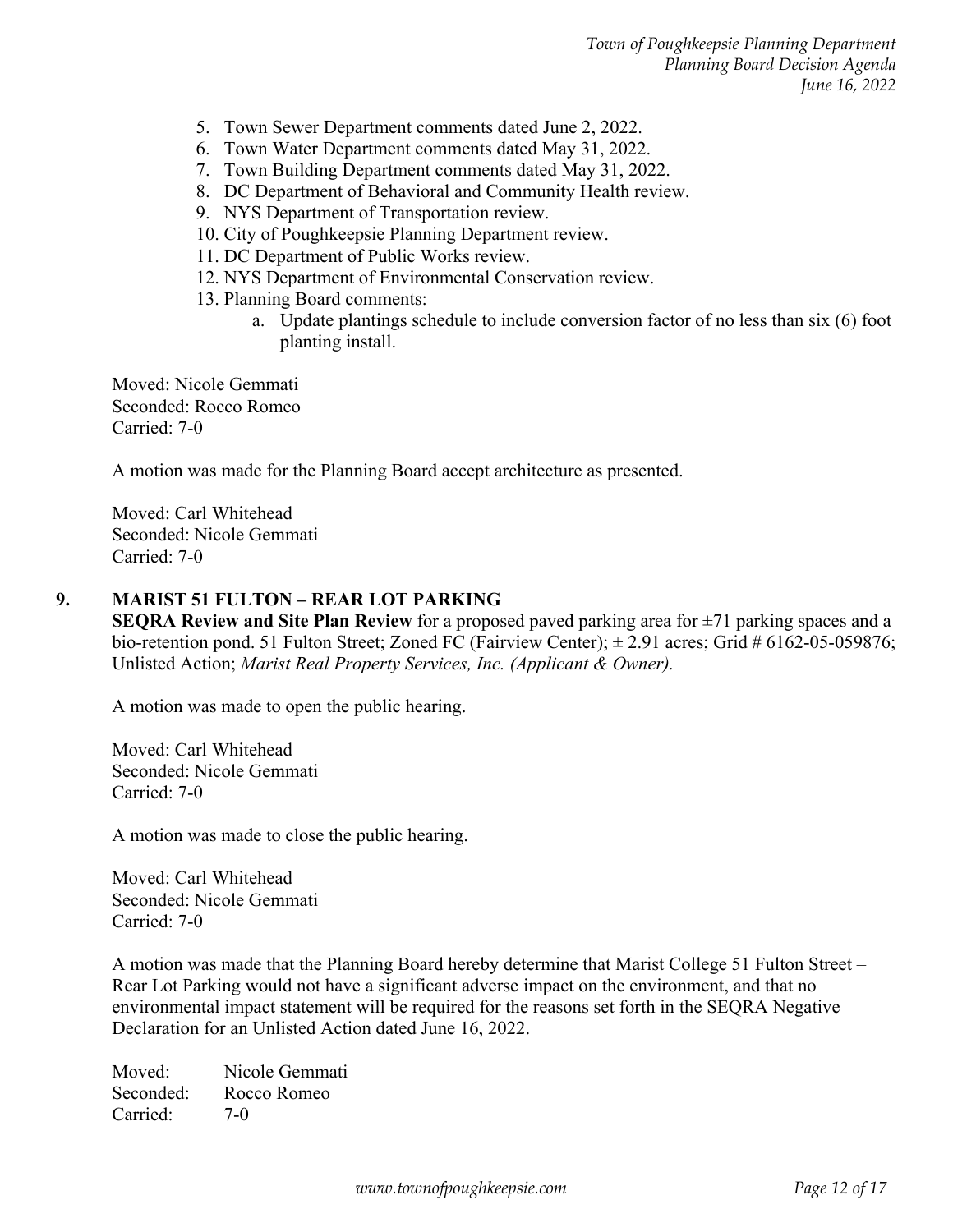A motion was made that the Planning Board grant conditional site plan approval for Marist College 51 Fulton Street – Rear Lot Parking, subject to the following:

Respond to comments of the Planning Board and those received from Town departments and Agencies and said response to be reviewed by the Planning Department as to adequacy and completeness, inclusive of, but not limited to, the following:"

- 1. Town Planning Department comments dated June 10, 2022.
- 2. DC Department of Planning and Development comments dated June 6, 2022.
- 3. Town Zoning Department comments dated June 6, 2022.
- 4. Fairview Fire District comments dated June 3, 2022.
- 5. Town Highway Department comments dated June 1, 2022.
- 6. Town Water Department comments dated June 1, 2022.
- 7. Town Sewer Department comments dated May 31, 2022.
- 8. Town Building Department comments dated May 26, 2022.
- 9. Town Engineering Department review.
- 10. DC Department of Public Works review.
- *11. Stormwater modification*

Moved: Nicole Gemmati Seconded: Rocco Romeo Carried: 7-0

#### **10. WILTSE ESTATES LOT 19 SUBDIVISION**

**SEQR Review and Preliminary (Major) Subdivision Hearing** for a proposed subdivision of Wiltse Estates Subdivision Lot #19 with existing dwelling and septic system, to create three new residential lots, and a utility easement over Lot #54 to access central sewer, subject to sewer tenancy approval by the Town Board. 29 Wiltse Lane and Edwin Road; Zoned R-20 (Residence Single Family 20,000 SF) District; ± 10.4 acres; Grid # 6262-04-610315 & -603278; Unlisted Action; *Celeste Wiltse, Applicant and Owner.* 

A motion was made to open the Public Hearing.

Moved: Carl Whitehead Seconded: Nicole Gemmati Carried: 7-0

A motion was made to close the Public Hearing.

Moved: Carl Whitehead Seconded: Nicole Gemmati Carried: 7-0

A motion was made that the Planning Board determine that the proposed Wiltse Estates Lot 19 Subdivision application would not have a significant adverse impact on the environment, and that no environmental impact statement will be required for the reasons set forth in the SEQRA Negative Declaration for an Unlisted Action dated June 16, 2022.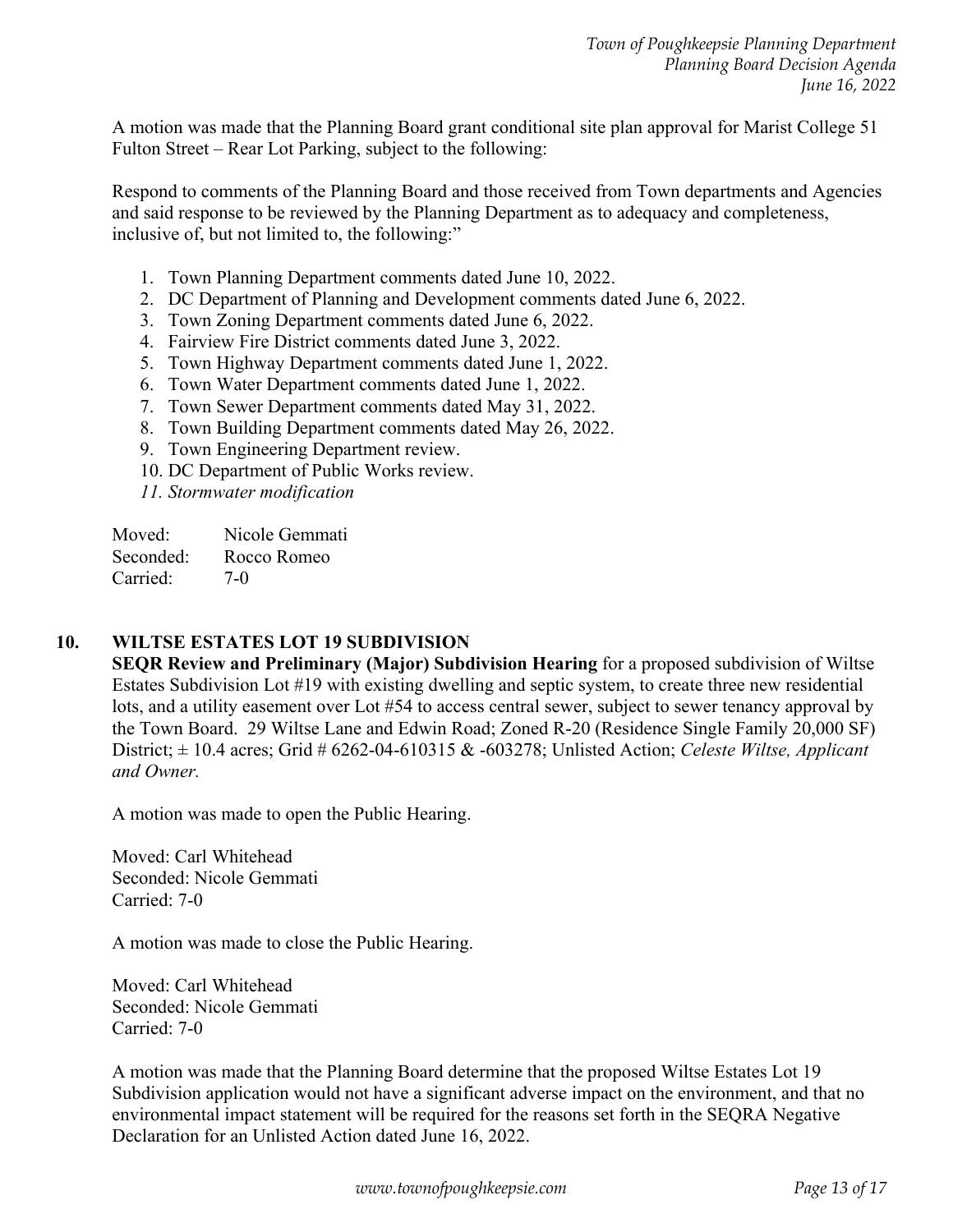Moved: Nicole Gemmati Seconded: Rocco Romeo Carried: 7-0

A motion was made that the Planning Board determine that a suitable park or parks of adequate size cannot be properly located as part of the Wiltse Estates Lot 19 Subdivision application and therefore a fee in lieu of recreation land shall be required in an amount as established by the Town Board.

Moved: Nicole Gemmati Seconded: Rocco Romeo Carried: 7-0

A motion was made that the Planning Board grant conditional Preliminary (Major) Subdivision Approval, subject to the following conditions:

Respond to comments of the Planning Board and those received from Town departments and Agencies and said response to be reviewed by the Planning Department as to adequacy and completeness, inclusive of, but not limited to the following:

- 1. Town Planning Department comments dated June 7, 2022.
- 2. Town Engineer comments dated June 9, 2022.
- 3. Zoning Administrator's comments dated June 9, 2022, and area variances to be approved prior to Final Subdivision approval.
- 4. Water Department's comments dated May 31, 2022.
- 5. Sewer Department's comments dated June 6, 2022.
- 6. Building Department's review and approval of the Final Subdivision Plat.
- 7. Arlington Fire District's review and approval of the Final Subdivision Plat.
- 8. Dutchess County Department of Behavioral and Community Health approval of the Subdivision Plat and Plans prior to Chairman's signature.
- 9. A preliminary plat is valid for six months from the date the Planning Board decision is filed with the Town Clerk, per §177-11(P).
- 10. Comments of the Planning Board meeting.

Moved: Nicole Gemmati Seconded: Rocco Romeo Carried: 7-0

#### **11. 8 TUCKER DRIVE**

**SEQRA Review, Recommendation to the Town Board for a Zoning District Change, Site Plan Review, and Aquatic Resources Protection Permit Review** for a proposed zoning district change from B-SC to I-L in order to construct a contractor's yard used for storing contractor's materials and equipment. File Lot #8 – Tucker Drive; B-SC (Shopping Center Business) Zoning District; ±11.51 acres; Grid # 6262-03-194055; Unlisted Action; *Lepore Real Estate Holdings, LLC, Applicant and 8 Tucker Drive, LLC (Owner).*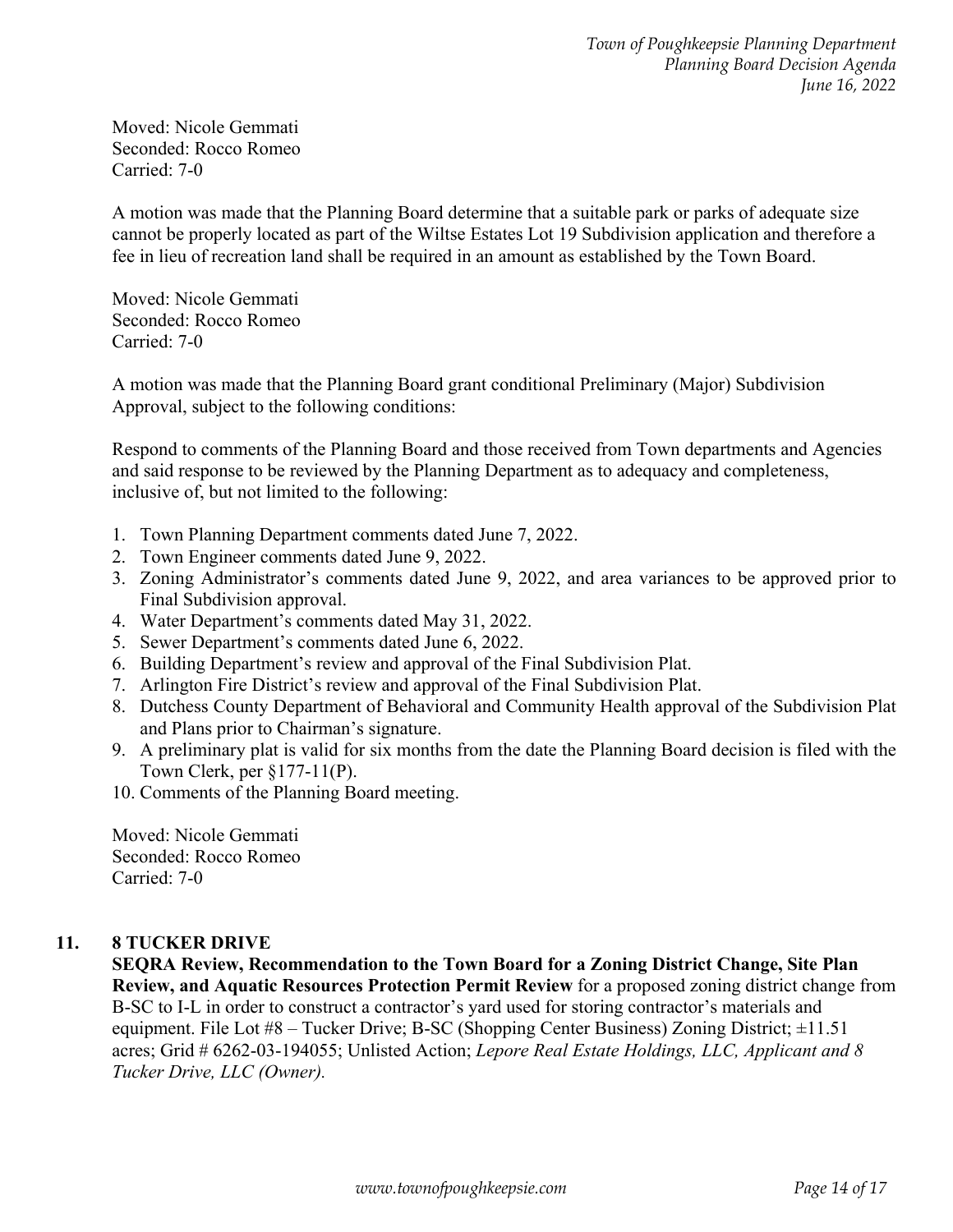Motion was made that the Planning Board adjourn the Public Hearing to July 21, 2022.

Moved: Carl Whitehead Seconded: Nicole Gemmati Carried: 7-0

#### **12. 511 HAIGHT AVENUE**

**SEQRA Review and Site Plan Review** for the proposed demolition of an existing hot tub and existing shed in order to construct five (5) new parking spaces at the rear of the existing building. Site changes also include the construction of two (2) accessible parking spaces on the west side of the existing building. 511 Haight Avenue; Arlington Town Center (ATC) Zoning District;  $\pm 0.16$  acres; Grid # 6161-08-833780; Unlisted Action; *Diane and Stephen Morgan, Applicants and Owners.*

Motion was made that the Planning Board adjourn the Public Hearing to July 21, 2022.

Moved: Carl Whitehead Seconded: Nicole Gemmati Carried: 7-0

#### **13. ARLINGTON FARMS – MALABAR REALTY LLC**

**SEQR Review, Special Use Permit, Site Plan and Architectural Review** for proposed demolition of the existing structures on the site and the construction of a one-story gas station-convenience store (3,400 SF), gas canopy with eight gasoline filling positions, and other site improvements. 798-802 Dutchess Turnpike; Zoned B-H (Highway-Business) District; 0.81 +/- acre; Grid #s 6262-04-571014; SEQRA Negative Declaration adopted February 19, 2015, conditional Site Plan approval granted December 17, 2015 (expired); *Malabar Realty, LLC, Owner.* 

Motion was made that the Planning Board adjourn the Public Hearing to July 21, 2022.

Moved: Carl Whitehead Seconded: Nicole Gemmati Carried: 7-0

#### *B) MOTION TO ALLOW PUBLIC COMMENT ON REMAINING AGENDA ITEMS Comments limited to three (3) minutes.*

Moved: Carl Whitehead Seconded: Nicole Gemmati Carried: 7-0

#### *MOTION TO END PUBLIC COMMENT SESSION.*

Moved: Carl Whitehead Seconded: Nicole Gemmati Carried: 7-0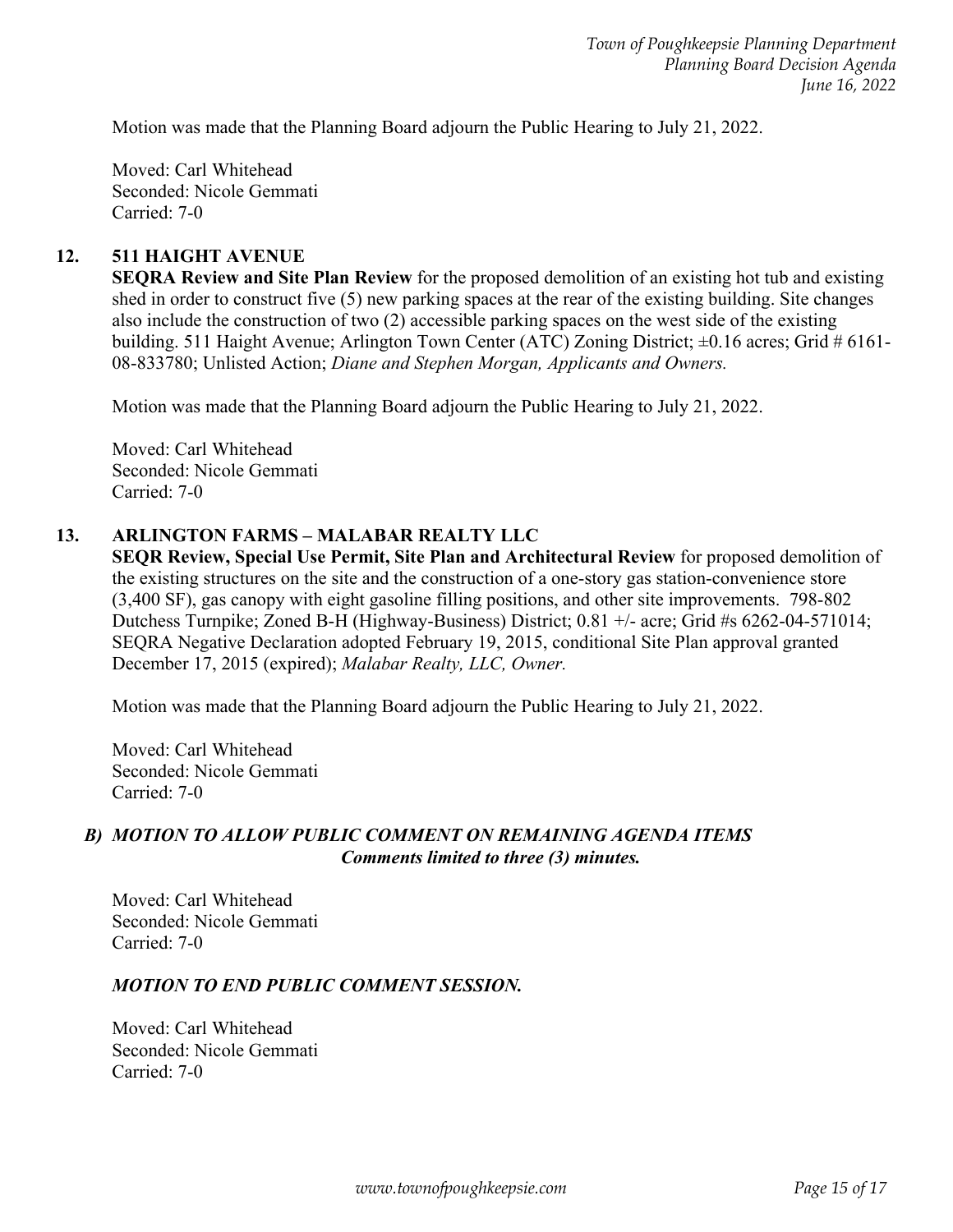## *C) PLAN REVIEWS*

## **1. STORAGE DEPOT EXPANSION – PAGE PARK**

**SEQRA Review, Special Use Permit Review, Site Plan Review, and Architectural Review** for the expansion of an existing Storage Depot business onto a new parcel nearby. The application incudes three (3) new storage buildings with related parking, utilities, landscaping, and stormwater management. 35 Page Park Drive; I-H (Heavy Industrial) Zoning District; ± 5.38 acres; Grid # 6261-02-536543; Type 1 Action; *HGP Realty Corp. (Applicant and Owner).*

A motion was made that the Planning Board declare its intent to be the Lead Agency, to coordinate the environmental review of the proposed project as a Type 1 Action, and authorize the Planning Department's circulation of a Notice of said intent dated June 16, 2022, a copy of the EAF, and a copy of the application to the identified interested and involved agencies.

Moved: Nicole Gemmati Seconded: Rocco Romeo Carried: 7-0

A motion was made that the Planning Board defer further action on this application, pending establishment of a Lead Agency, and direct the applicant to respond to comments, in writing, of the Planning Board and those received from Town departments and Agencies including, but not limited to, the following:

- 1. Town Planning Department comments dated June 10, 2022.
- 2. Town Engineering Department comments dated June 7, 2022.
- 3. Town Environmental Consultant (Aspen) comments dated June 7, 2022.
- 4. Town Floodplain Administrator comments dated June 3, 2022.
- 5. Town Sewer Department comments dated June 2, 2022.
- 6. Arlington Fire Department comments dated June 1, 2022.
- 7. Town Water Department comments dated June 1, 2022.
- 8. Town Building Department comments dated May 26, 2022.
- 9. Town Zoning Department review.
- 10. DC Department of Planning and Development review.
- 11. DC Department of Behavioral and Community Health review.
- 12. DC Department of Public Works review.
- 13. NYS Department of Transportation review.
- 14. NYS Department of Environmental Conservation review.
- 15. Planning Board comments:
	- a. DC Rail Trail user safety concern expressed by the Board. Please include sight distance information for the next review by Town staff.